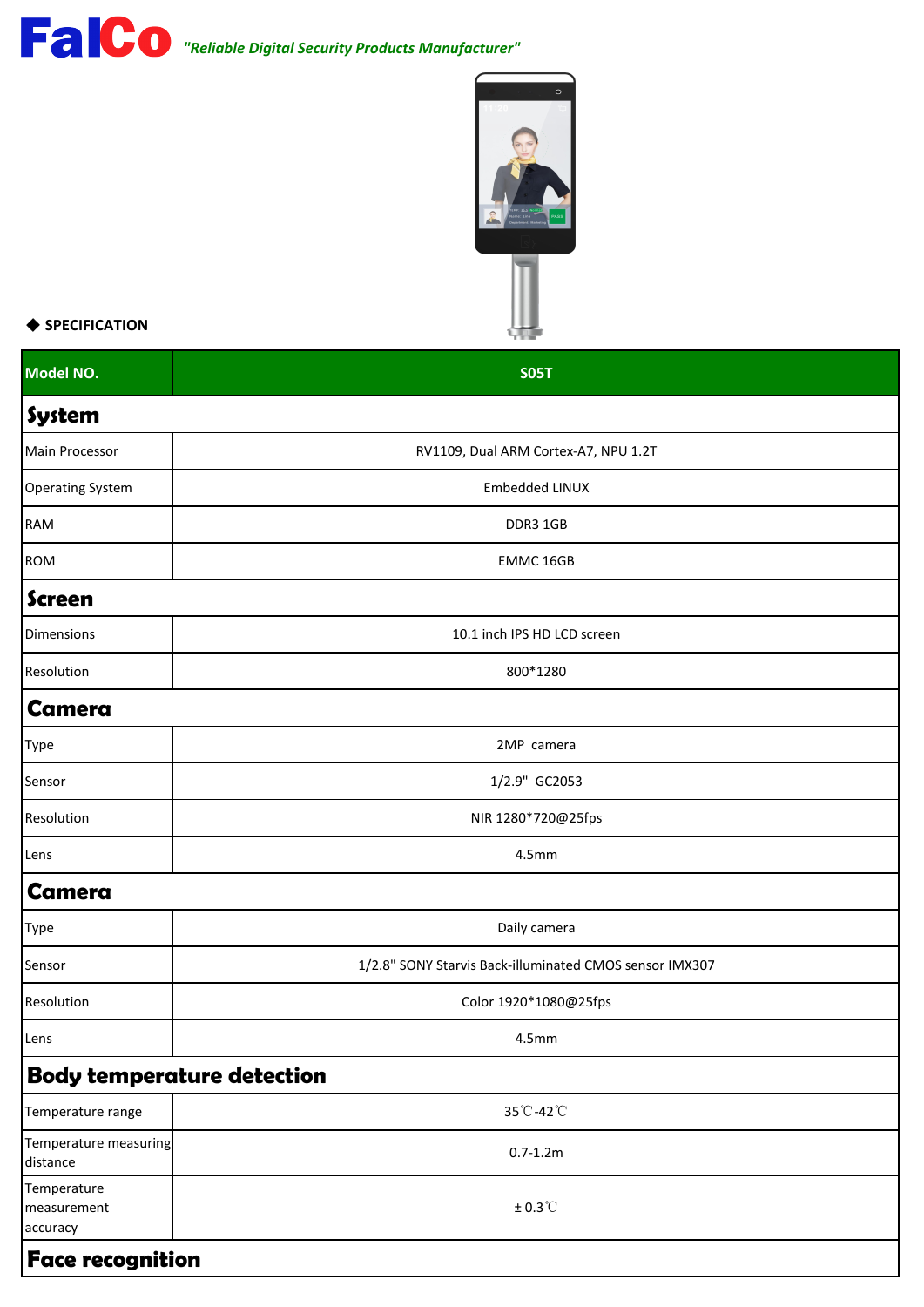| <b>Detection Function</b>           | Face Dection, Face Comparison, Mask Detection, Living Body Detection, Face Comparison(With Mask) |
|-------------------------------------|--------------------------------------------------------------------------------------------------|
| <b>Face Recognition</b><br>Distance | $0.5 - 2m$                                                                                       |
| <b>Face Database</b><br>Capacity    | Max support 30,000 faces                                                                         |
| <b>Face Posture</b>                 | Vertical 60°, horizontal 35°                                                                     |
| Occlusion                           | Ordinary glasses and short fringe have no effect on recognition.                                 |
| Expression                          | Under normal circumstances, slight expressions do not affect recognition.                        |
| <b>Response Speed</b>               | About 200ms                                                                                      |
| <b>Face Exposure</b>                | Support                                                                                          |
| Local Storage                       | Support storage of 50,000 records                                                                |
| <b>Recognition Area</b>             | Full screen recognition                                                                          |
| <b>Upload Method</b>                | TCP, HTTP, MQTT                                                                                  |
| <b>Network Functions</b>            |                                                                                                  |
| Network Protocol                    | IPv4, TCP/IP, HTTP, MQTT, RTSP, SMTP, NTP                                                        |
| Interface Protocol                  | Private protocol                                                                                 |
| <b>Security Mode</b>                | Authorized password                                                                              |
| Event Linkage                       | Voice broadcast, Abnormal event upload to the platform, Alarm Output                             |
| System Upgrade                      | Support remote upgrade                                                                           |
| Accessories                         |                                                                                                  |
| Supplementary Light                 | IR light, LED white light                                                                        |
| <b>Identification Module</b>        |                                                                                                  |
| Audio Out                           | Built in Speaker support voice broadcast after successful recognition                            |
| Wi-Fi                               | 2.4G/5.8G Dual frequency, IEEE 802.11b/g/n, IEEE802.11a/ac                                       |
| Bluetooth                           |                                                                                                  |
| 4G(Optinal)                         | Support 4G function in China, Europe, Southeast Asia etc                                         |
| Alarm Indicator Light               | Abnormal red light, Normal green light                                                           |
| Interface                           |                                                                                                  |
| Network Interface                   | RJ45 10M/100M Network Adaptation                                                                 |
| Alarm Input                         |                                                                                                  |
| Alarm Output                        | Support 1 channel                                                                                |
| <b>Relay Output</b>                 | Support                                                                                          |
| <b>RS485</b>                        | Support                                                                                          |
| Wiegand Interface                   | Support Wiegand 26, 34 protocols                                                                 |
| <b>USB</b>                          | 1*USB 2.0                                                                                        |
| <b>TF Card Slot</b>                 | Support Max 512GB                                                                                |
|                                     |                                                                                                  |